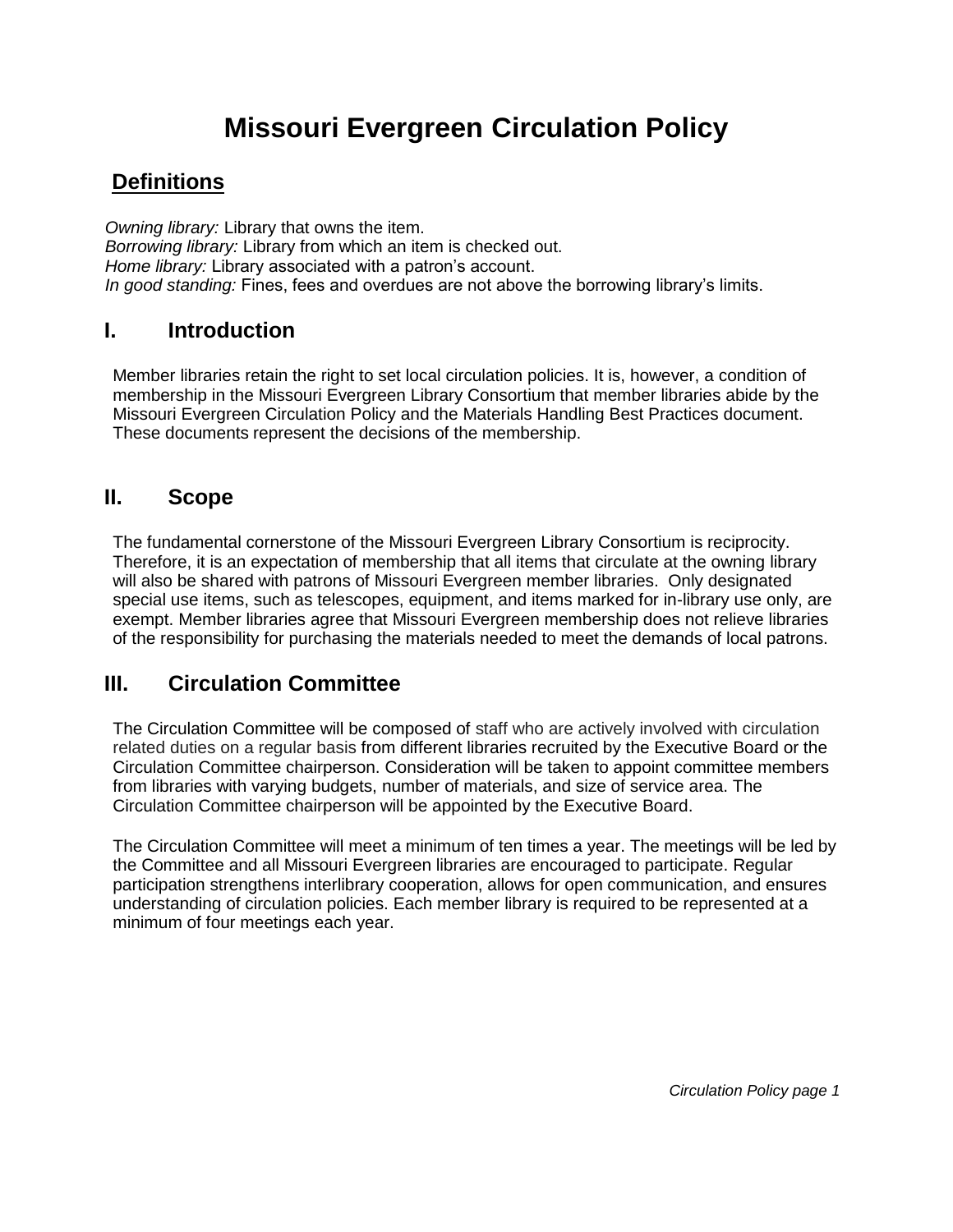# **IV. Responsibility of Borrowing Libraries**

#### **a. General**

The borrowing library is responsible for the safety of borrowed materials from the time the materials leave the owning library until their safe return to the owning library. The borrowing library is responsible for the prompt return of borrowed materials.

Patrons not in good standing with the borrowing library may not check out items owned by other libraries.

The policies of the borrowing library govern loan periods and renewal requests. If an item is needed to fulfill a hold, it should not be renewed.

Overdue fines are charged according to the policies of the borrowing library.

Patrons will contact their home library if they have questions. They should not contact the lending library.

#### **b. Lost and Damaged Items**

Lost and damaged items are billed in accordance with the policies of the owning library and the Missouri Evergreen damaged items best practices guidelines. Payment for lost and damaged items is handled between the owning and borrowing libraries.

The owning library is responsible for billing the borrowing library. The borrowing library is responsible for collecting lost and damaged fees from their patrons. The borrowing library is responsible for paying bills for lost and damaged items in a timely fashion whether or not the patron pays the fine.

#### **c. Recovering Lost Items and Refunding Payment**

The rules of the borrowing library govern the procedures for recovery of lost items and refunding of payments to patrons. Payments between member libraries are not refundable.

#### **d. Intra-Missouri Evergreen Borrowing**

Patrons are only allowed to borrow materials through established procedures (at their home library or through reciprocal borrowing agreements). No in person borrowing at member libraries is implied.